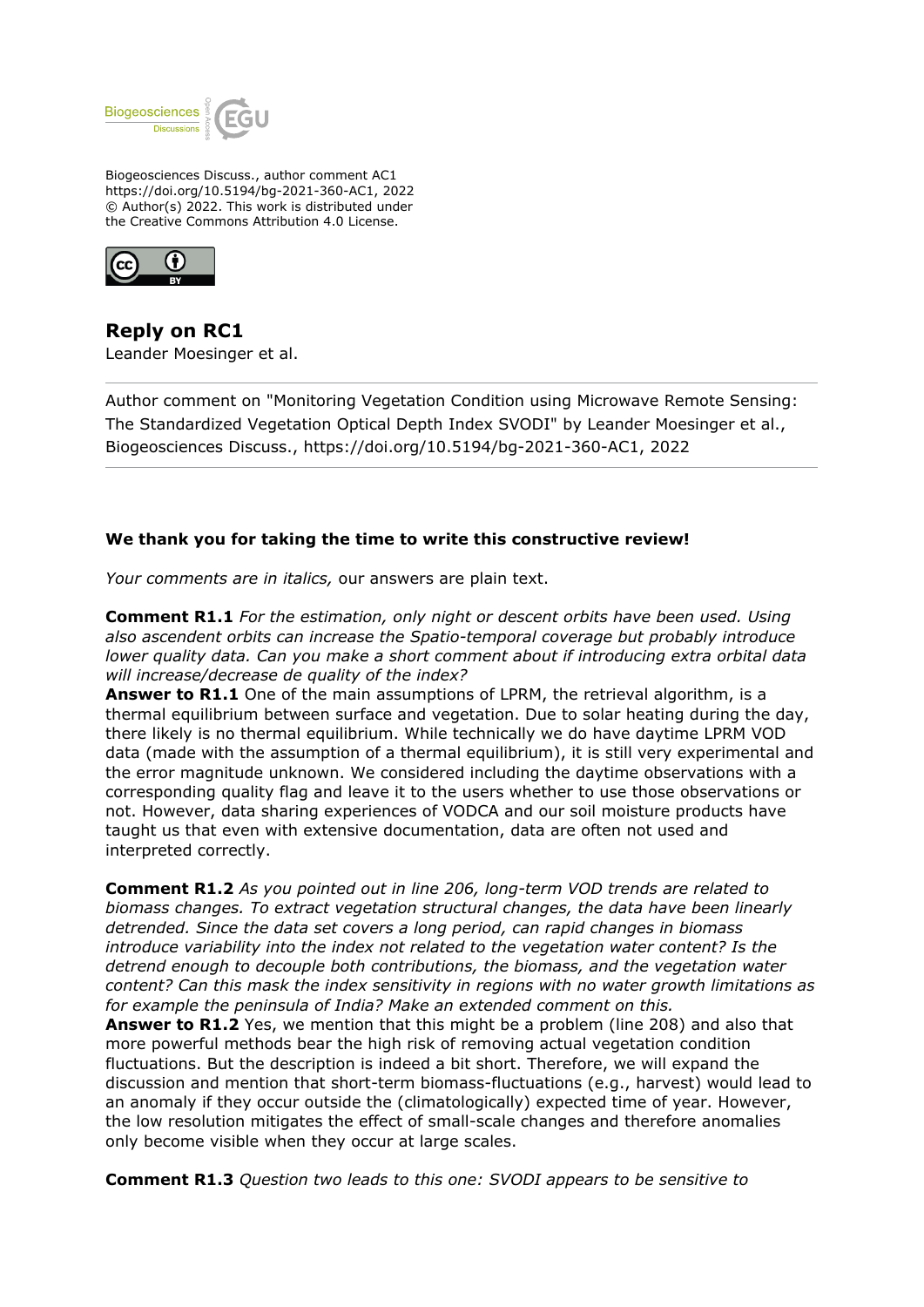*vegetation water content in arid regions where the vegetation growth is water-limited. The correlation analysis with SOI and DMI shows this clearly. Is SVODI also sensitive to vegetation water content during a drought? Can capture as for example the 2010 Russian drought?*

Answer to R1.3 Yes, is it also sensitive to vegetation water content in response to drought. Fig R1 shows SVODI in August 2010, at the peak of the Russian wildfires. Reaching values of less than -2 in Western Russia, SVODI suggests that the vegetation was indeed in an exceptionally poor condition. While this might make for another interesting case study, we will not add it to the paper because, as Reviewer  $# 2$  noted, our paper lacks a bit of focus which another case study would further decrease.



**Figure R1:** Mean SVODI during August 2010

**Comment R1.4** *To estimate SVODI you integrate microwave data from C-, X-, and Kubands from different sensors. Since the last decade, there are other microwave sensors that integrate the L-band as SMOS and SMAP. L-band is sensitive to upper layer soil moisture variability but also can be used to extract VOD measures. Have you tried to integrate this sensor? It will be great to have a short discussion in the text to clarify the decision of not taking it into account.*

**Answer to R1.4** L-VOD exhibits completely different temporal characteristics than C-, Xand Ku-VOD. It is mostly susceptible to slow structural changes, which, by design, are not shown with SVODI. This susceptibility to slow changes is also one of the main reasons why most studies aggregate L-Band VOD to a very low temporal resolution (e.g yearly means) as daily L-VOD changes are mostly noise. We expanded our reasoning for not using L-VOD .

**Comment R1.5** *Comparing SVODI with root moisture at different layer levels shows a good representation of ground physical processes. Can these results be reproduced using soil moisture from observational data as SMOS of SMAP upper layer soil moisture?* **Answer to R1.5** In theory, this would be possible but we regarded them as inappropriate to validate VOD products for two reasons: 1) SMOS and SMAP soil moisture is also based on microwave sensors, so they share similar errors as the VOD products in our study. 2) Such satellite products only provide surface soil moisture estimates while we wanted to differentiate the responses with respect to different rooting depths. For these two reasons,